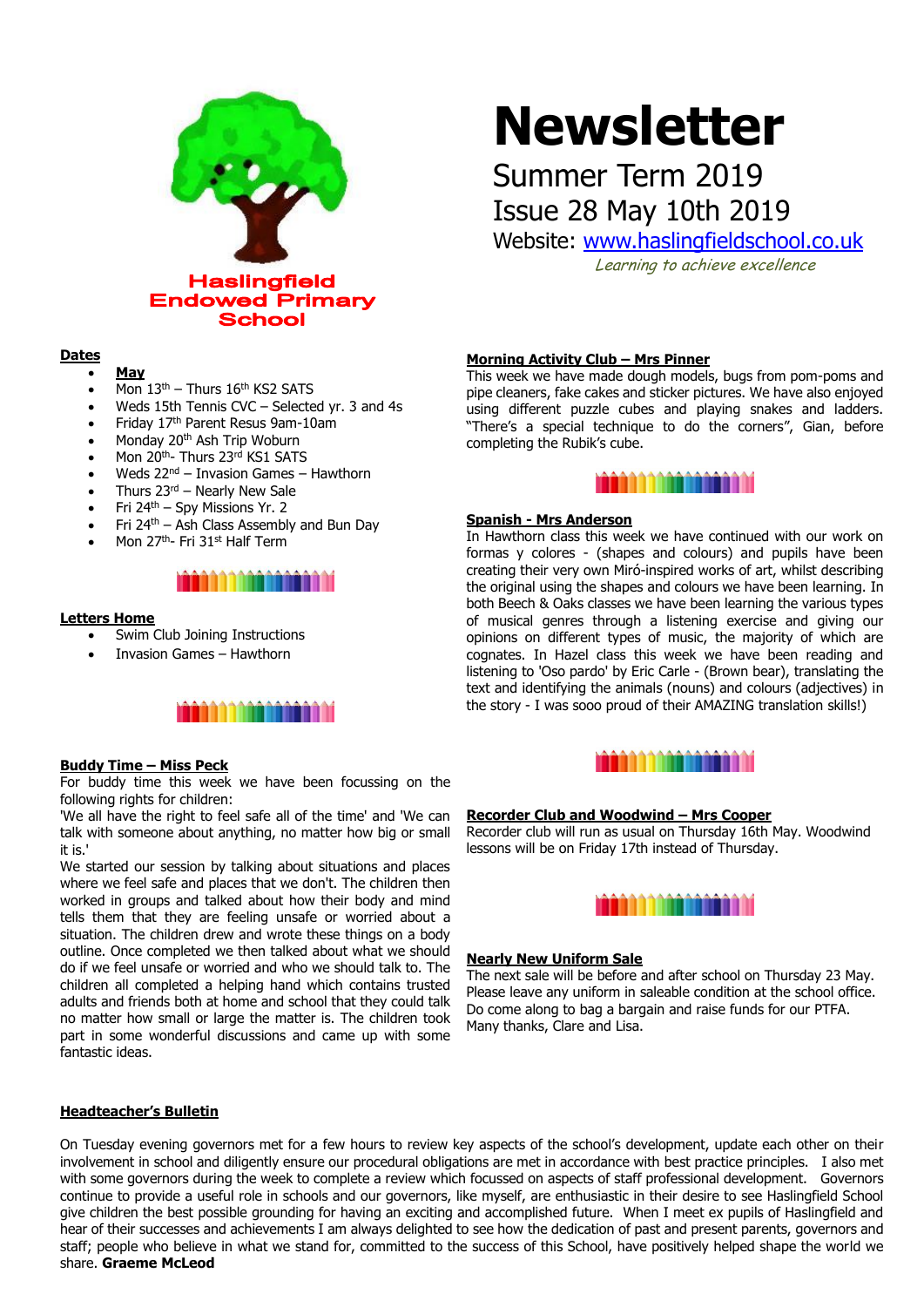# **Early Years and Key Stage 1**



**Ash Mrs Lightfoot and Mrs Symmons:** This week in Ash class we have continued our work on animals and looked at jungle animals, using the book 'Rumble in the Jungle' as a stimulus. The children have all written their own description of a jungle animal. In Maths, we started the week looking at subtraction and completed some practical and written work on subtraction number sentences. We also worked on doubling and used the numicon to help us find the total when we added two of the same number together. In phonics we have begun work on trigraphs (3 letters that go together to make one sound) and the children have thought of and written lots of words containing the trigraph 'igh'. We had a wonderful Forest School session in the orchard at Barton, we spent the day running and hiding in the long grass, cooking toast, marshmallows and hot chocolate on the fire, we loved playing with ropes and swinging in the trees. Lots of us thought it was the best day ever!

**Maths:** to solve problems involving doubling. **English:** to respond to stories I hear.



**Birch – Mrs Fallon and Mrs Lovett**: In English we have been enjoying the story, 'There is No Dragon in This Story', we predicted what the story might be about by looking at the cover and were excited to see what was inside. We made up our own imaginary characters and used descriptive words to describe them. In maths we have been looking at making equal groups from a given number by sharing. In science we designed and named flowers in a garden. In art we have been looking at Paul Klee's work and are composing are own pieces of art in his style.

**Maths:** to make doubles and equal groups from a given number. **English:** to write descriptive sentences about a character.



**Hazel - Miss Peck:** This week in English we have been reading the story 'There is no dragon in this story.' Before reading the story the children used their inference skills by looking at the front cover of the story and predicting what the story might be about. The children made links to other fairy tales that they have read to support their writing. The children then focussed on the dragon in the story and produced a word bank of as many words as they could think of to describe the dragon. After producing the word bank the children then wrote some super sentences about the dragon ensuring that they included expanded noun phrases and conjunctions. In maths, the children have had the opportunity to explore and use the scales to weigh and compare different objects. We have talked about how we can measure weight in grams and kilograms and solved problems linked to this. Towards the end of the week we looked at capacity and filled and compared different sized containers with water. The children then read the volume of different containers using millilitres. In art, the children have continued to explore the work on Paul Klee and the shapes and colours that he used.

**English:** to write descriptive sentences about a character. To use inference skills to predict what a story might be about. **Maths:** to weigh and compare objects using grams and kilograms. To compare and measure volume using millilitres.